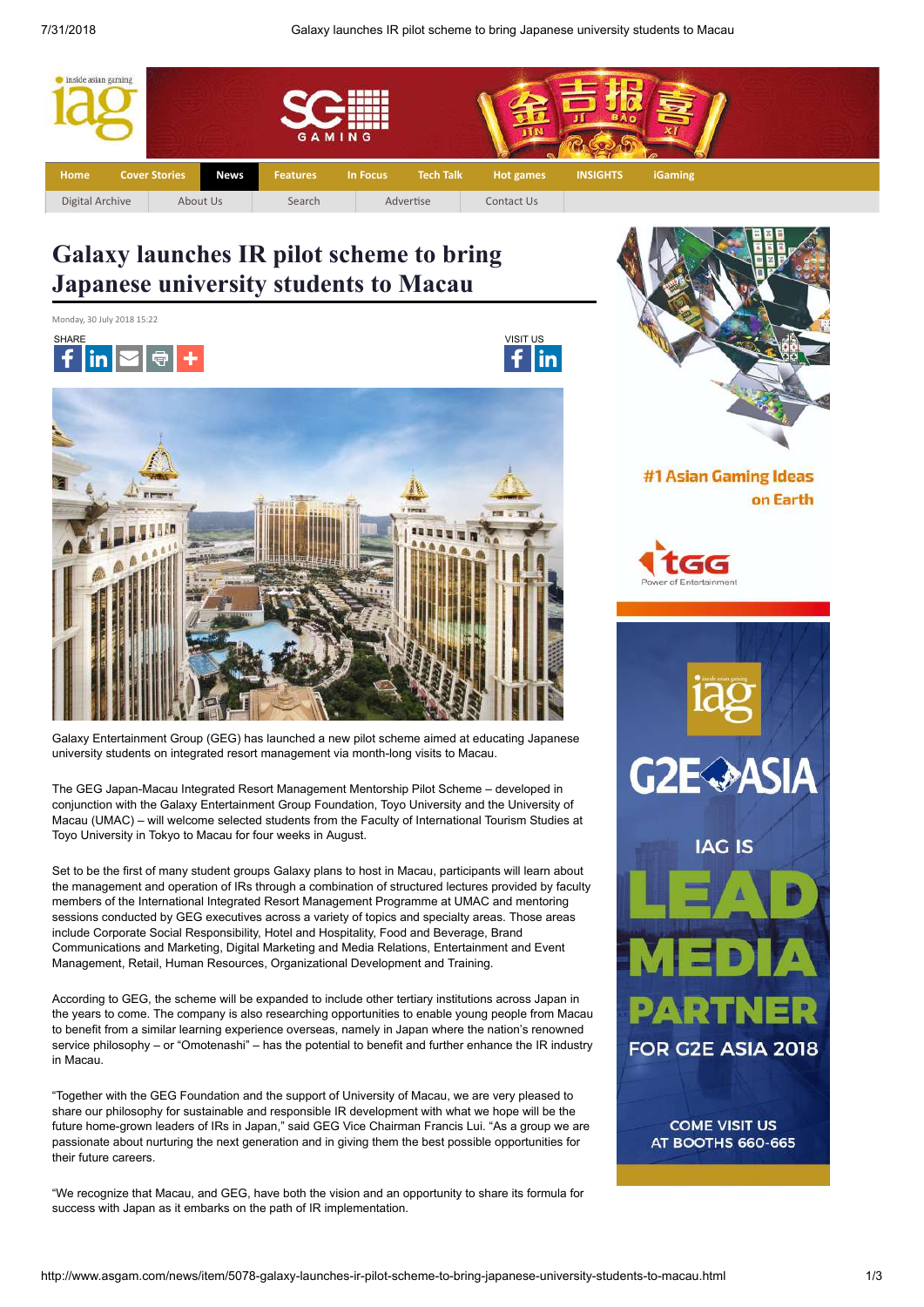7/31/2018 Galaxy launches IR pilot scheme to bring Japanese university students to Macau

"At the same time, we are researching opportunities to enable young people from Macau to benefit from a similar learning experience overseas, in particular in Japan. We hope that through this Pilot Scheme we will be able to set the stage for a bilateral Mentorship Scheme to enable our own young people from Macau to better understand the unique traits of Japanese hospitality. As responsible citizens we should play a civic role in supporting the growing development of relations between China and Japan through the Mentorship Scheme."

UMAC's Dean and BNU Chair Professor in Finance, Professor Jacky Yuk-chow So, said that the university "welcomed the chance to support GEG with this program by making available our faculty members to share UMAC's deep IR industry knowledge with the students from Japan."

#### **Share this page**



#### **What's new**



### **[Lotte Tour to transfer casino license to new Korean](http://www.asgam.com/news/item/5083-lotte-tour-to-transfer-casino-license-to-new-korean-ir-govertsen.html) IR: Govertsen**

Korea's Lotte Tour Development Co (LTDC) will likely transfer its newly acquired casino license from Paradise Jeju Lotte Casino to its US\$600 million Jeju Dream Tower upon completion in 2019, according to Union Gaming analyst Grant Govertsen. Discussing LTDC's US\$39 million purchase of Paradise... Tuesday, 31 July 2018 06:47



#### **[Australian VIP set to complete full recovery as Star](http://www.asgam.com/news/item/5082-australian-vip-set-to-complete-full-recovery-as-star-turns-tables-on-crown.html) turns tables on Crown**

By Ben Blaschke Australia's VIP market is on track to complete a full recovery when 1H earnings results are released next month, with numbers tipped to return to the same peak levels seen in the months before 19 Crown Resorts employees were arrested in mainland China in October 2016 for promoting... Tuesday, 31 July 2018 06:30



#### **[Melco Resorts closing in on Japanese partnership as](http://www.asgam.com/news/item/5081-melco-resorts-closing-in-on-japanese-partnership-as-discussions-heat-up.html) discussions heat up**

Melco Resorts Chairman and CEO Lawrence Ho says that discussions with potential Japanese partners have already escalated in the days since lawmakers passed the long-awaited IR Implementation Bill. Speaking to news agency Bloomberg over the weekend, Ho pointed to his company's track record of work... Tuesday, 31 July 2018 06:27



#### **[Anthony Cabot appointed senior advisor of EZ](http://www.asgam.com/news/item/5080-anthony-cabot-appointed-senior-advisor-of-ez-baccarat-creator-talisman-group.html) Baccarat creator Talisman Group**

The creator of hugely popular baccarat variant EZ Baccarat, Talisman Group, has announced the appointment of Anthony Cabot as senior advisor. Cabot role will help guide the strategic direction of the company as it looks to expand the EZ Baccarat franchise into additional revenue channels, including... Tuesday, 31 July 2018 06:27



13-15 August 2018 L'Aqua, Darling Harbour, Sydney



**Current Issue**



#### **[OZ VIP: A new dawn](http://www.asgam.com/cover-stories/item/5072-oz-vip-a-new-dawn.html)**

It has taken just 12 months for Australia's VIP turnover to rebound following the arrests of 19 Crown Resorts employees in China in October 2016, but the balance of power between Australian operators has shifted dramatically in the process. By Ben Blaschke Just 12 months after the release of... Sunday, 29 July 2018 22:32



## **[Waiting for Garapan](http://www.asgam.com/cover-stories/item/5071-waiting-for-garapan.html)**

Imperial Pacific says it will miss another deadline for completing its Saipan casino hotel, and there's no consensus on a completion date. Meanwhile, VIP roll and trade receivable numbers soar. By Muhammad Cohen Imperial Pacific International continues to excel at manythings. Its monopoly ca... Sunday, 29 July 2018 22:27



# **[License to thrill: How casino re-tendering will shape](http://www.asgam.com/cover-stories/item/5070-license-to-thrill-how-casino-re-tendering-will-shape-macau%E2%80%99s-future.html) Macau's future**

Professor Glenn McCartney takes a look at the impending Macau casino re-tendering process and why the government's criteria for issuing licenses will shape the city's tourism future. By Professor Glenn McCartney





#### **[Digital Edition](http://www.asgam.com/mags/201807/)**